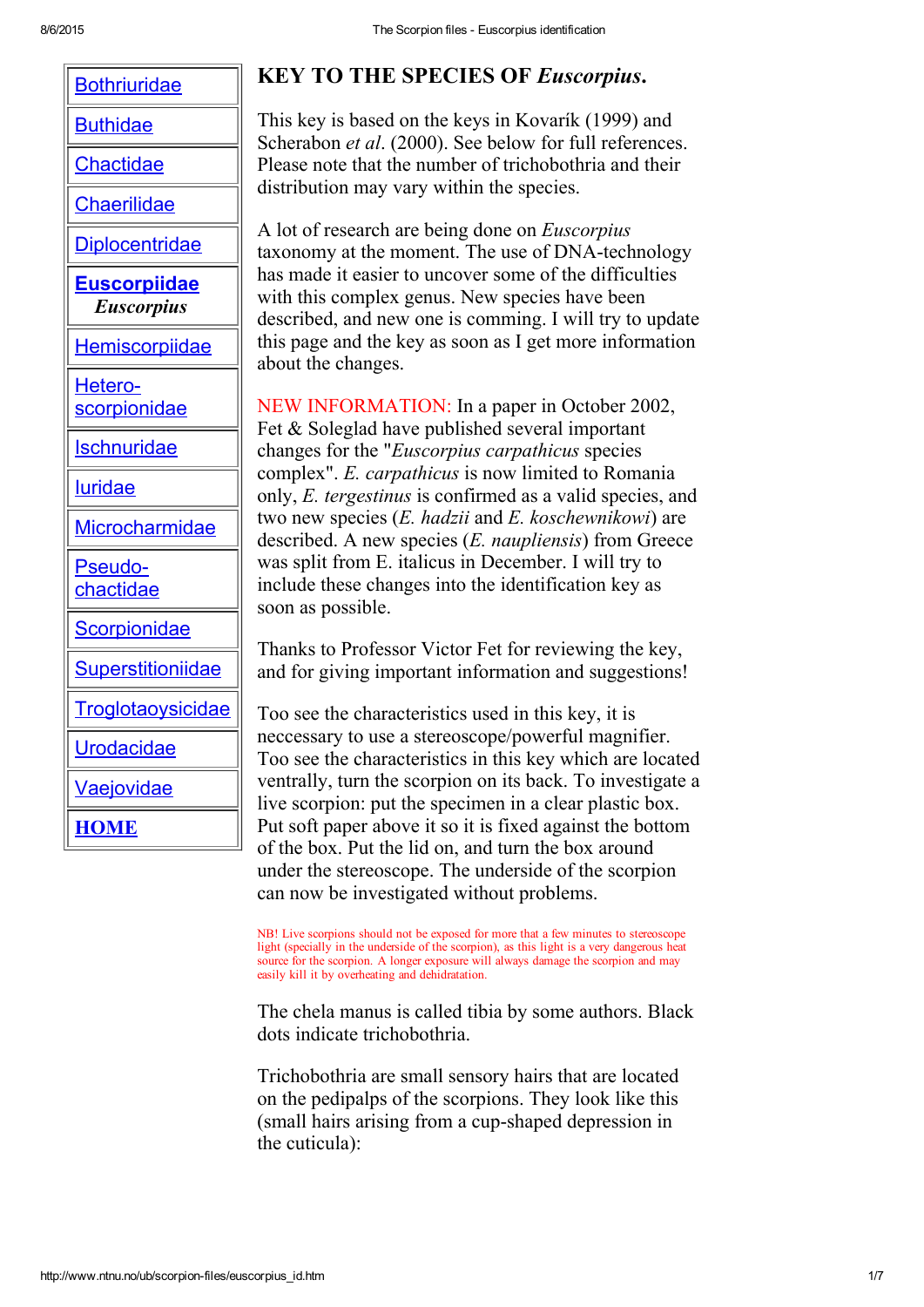

# Key to the species of Euscorpius:

1.

 Four trichobothria ventrally on the chela manus (figure): Go to  $.2$  $.2$ 



 Five or more trichobothria ventrally on the chela manus: Go to  $.5$  $.5$ 

## 2.

 Usually 7 or more trichobothria on the ventral aspect of the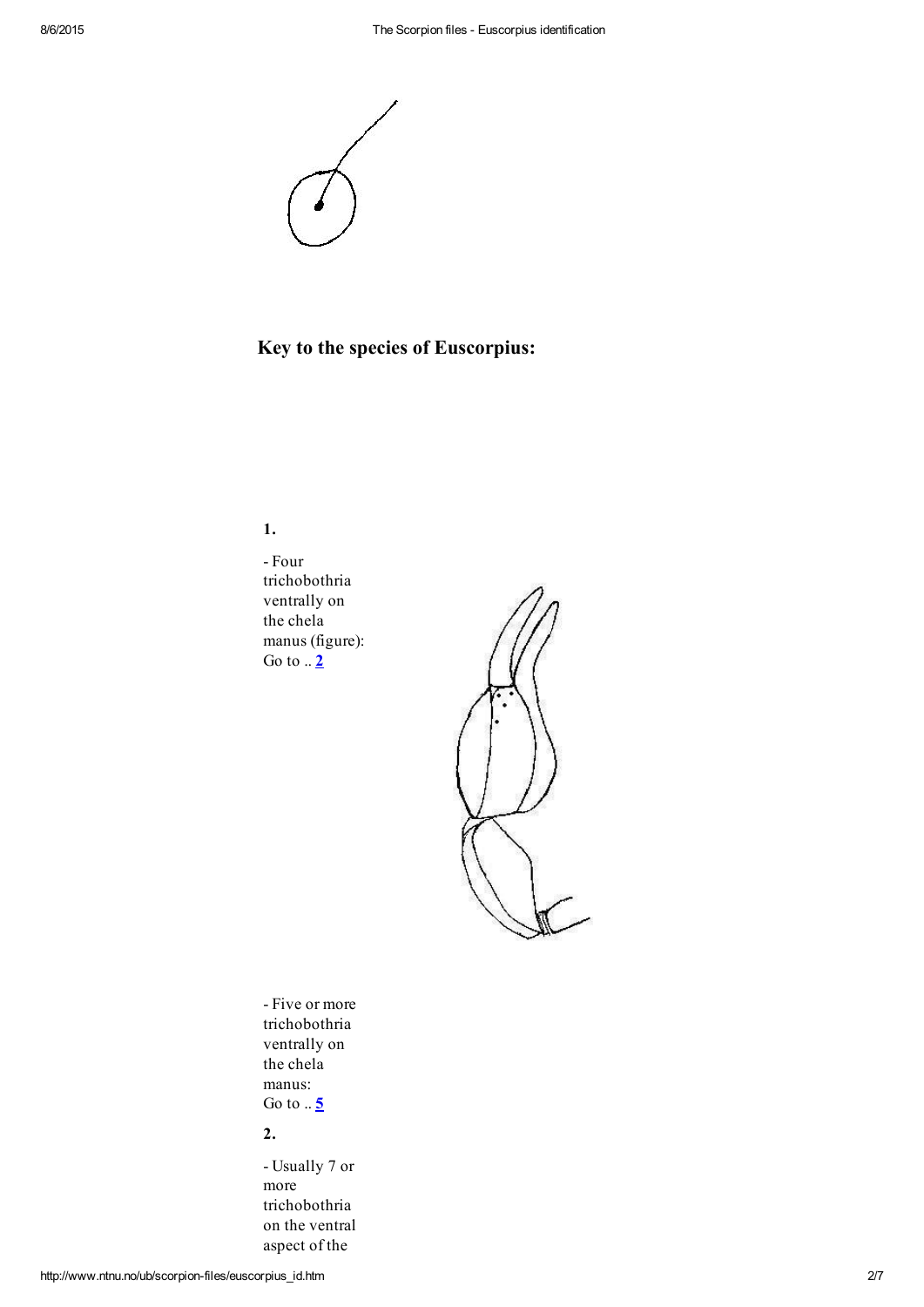#### 8/6/2015 The Scorpion files Euscorpius identification

pedipalp patella (figure), and 23-29 on its external aspect. Ventral side of 5 th. metasomal segment bears central granules that usually form a conspicuous keel:  $\mathbf{E}$ . [carpathicus](http://www.ub.ntnu.no/scorpion-files/e_carpathicus.htm) (L. 1767)\*



#### \*Note! The species  $E$ . [tergestinus](http://www.ntnu.no/ub/scorpion-files/e_tergestinus.htm)  $(= E.$

mesotrichus), which is a part of the  $E$ . carpathicus species complex, is not included in this key. This species is very close to  $\vec{E}$ . carpathicus. I will add more information about this as soon as the research on the E. carpathicus complex progress.

 The same as above, but the scorpion orginates from one of the Balearic Islands (Mallorca, Menorca, Cabrera, Ibiza or Formentera). Coloration light brownish tan with little contrasting patterns. Metasoma reduced propotionally, pedipals unusual large: .. E. [balearicus](http://www.ntnu.no/ub/scorpion-files/e_balearicus.htm) Caporiacco, 1950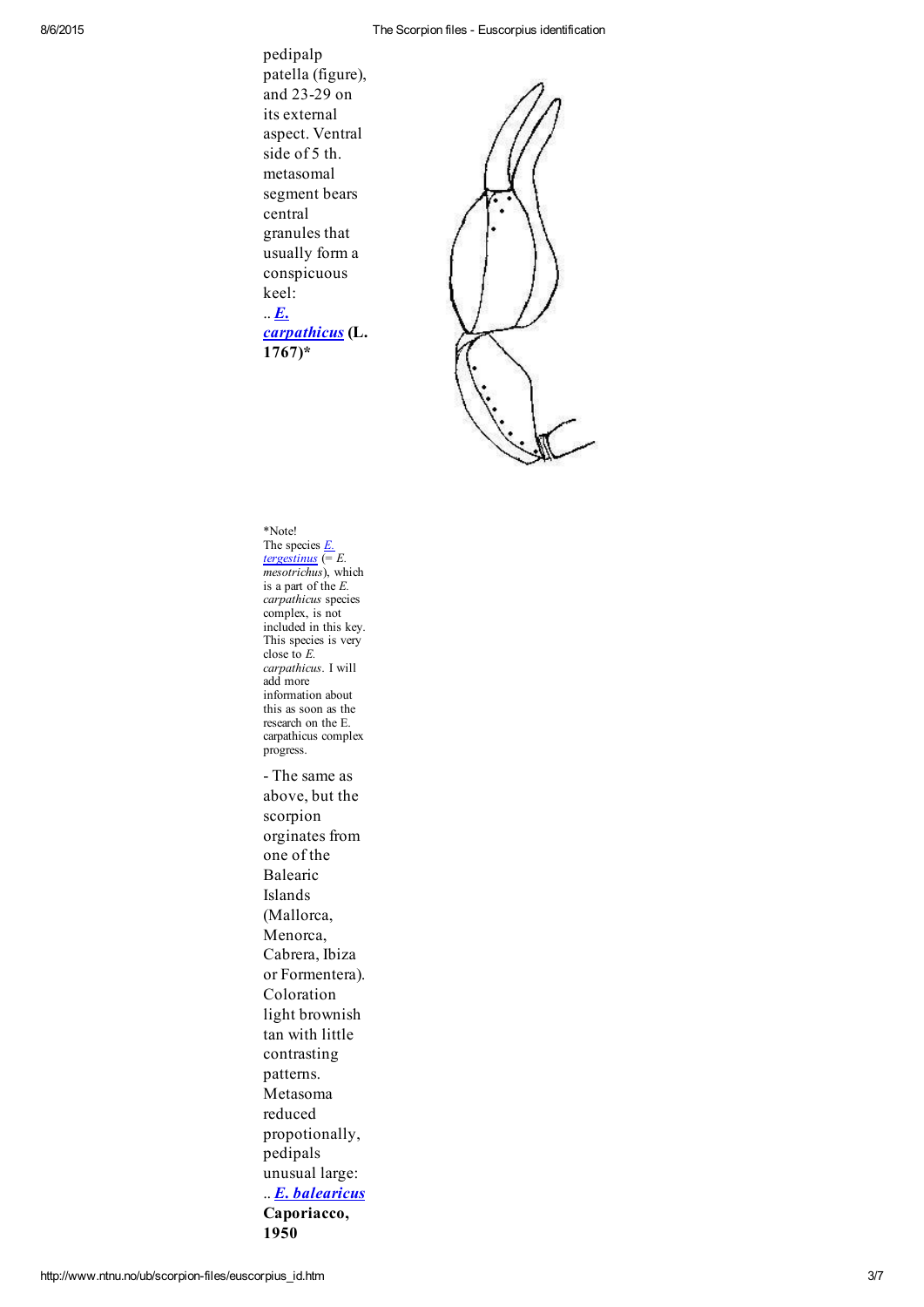- Usually 5-6 trichobothria on the ventral aspect of the pedipalp patella (figure), and 20-22 trichobothria on its external aspect. Ventral side of 5 th. metasomal segment smooth and rounded or has traces of central granules but do not form a conspicuous keel:



Go to  $.3$  $.3$ 

## 3.

 Ventral side of 5 th. metasomal segment smooth and rounded. Adults usually not longer than 30 mm: Go to  $.4$  $.4$  Ventral side of 5 th. metasomal with traces of central granules. Almost always 6 trichobothria on the ventral aspect of the pedipalp patella. Adult size avaerage 38 mm. Darker color:  $\mathbf{E}$ .

### **[mingrelicus](http://www.ntnu.no/ub/scorpion-files/e_mingrelicus.htm)** (Kessler, 1874)

 Ventral side of 5 th. metasomal with traces of central granules. Almost always 5 (rarely 6)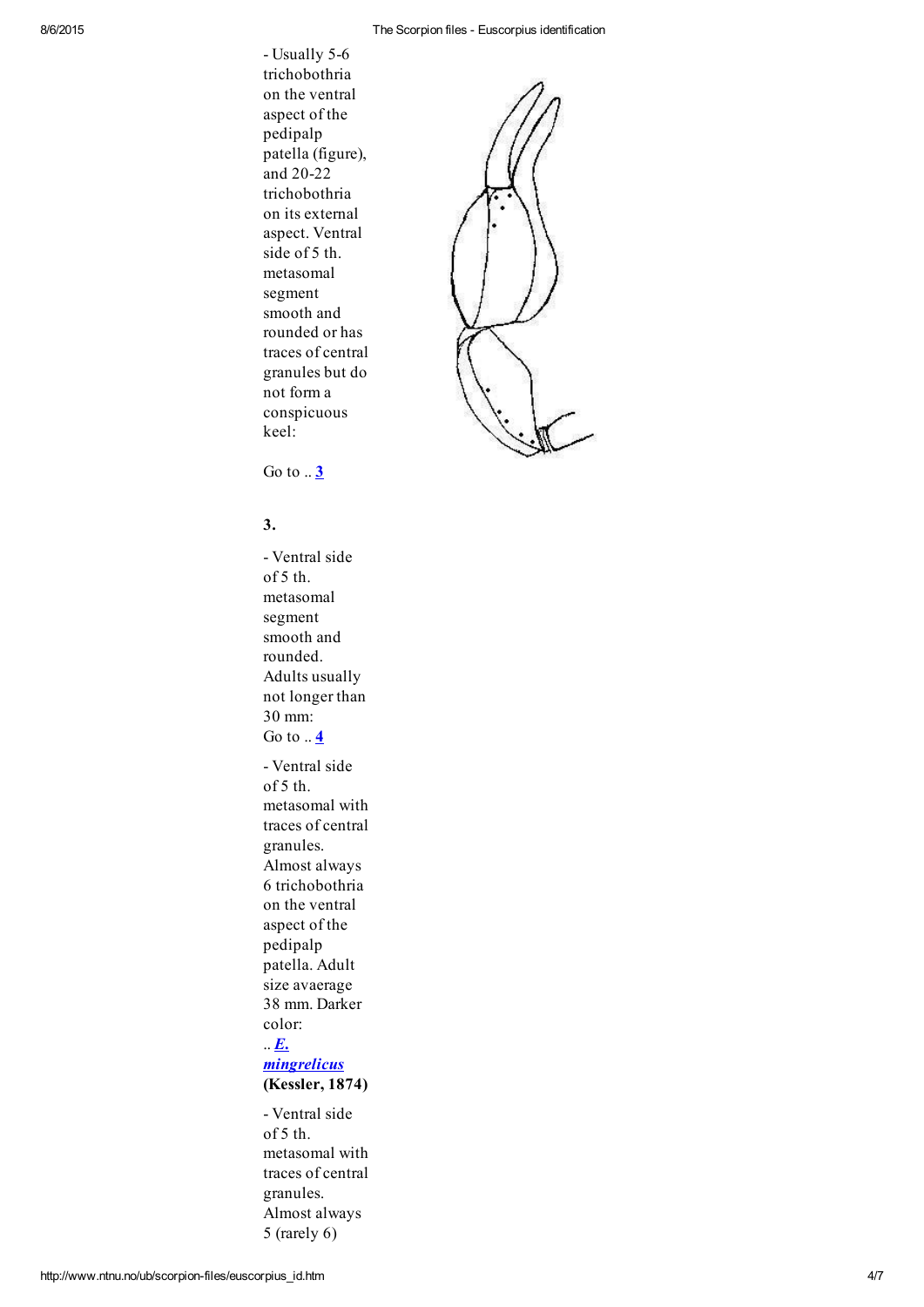trichobothria on the ventral aspect of the pedipalp patella. Adult size avaerage 32 mm. Lighter color:

#### $\ldots$  E. [gamma](http://www.ntnu.no/ub/scorpion-files/e_gamma.htm) Caporiacco, 1950\*

\* Several types of Euscorpius are known from Balkan. These are all included into what is known as "mingrelicus complex". Both E.  $m$ *ingrelicus* and  $E$ . gamma belongs to this group. A third species, E. [beroni](http://www.ntnu.no/ub/scorpion-files/e_beroni.htm) Fet, 2000, was recently described from this species complex. This species is not included in this key. This species is very closly related to  $E$ . gamma, and at the moment only professional taxonomists can tell them apart. There is being done research on the "*mingrelicus* complex", and time will show wether this species complex harbors other new species.

### 4.

 Always 5 trichobothria on the ventral aspect of the pedipalp patella. Scorpion collected from other places than northern Italy, west of the river Adige (Etsch): .. E. [germanus](http://www.ntnu.no/ub/scorpion-files/e_germanus.htm)

# (C. L. Koch, 1837)

- Five or 6 trichobothria on the ventral aspect of the pedipalp patella. Scorpion collected in northern Italy,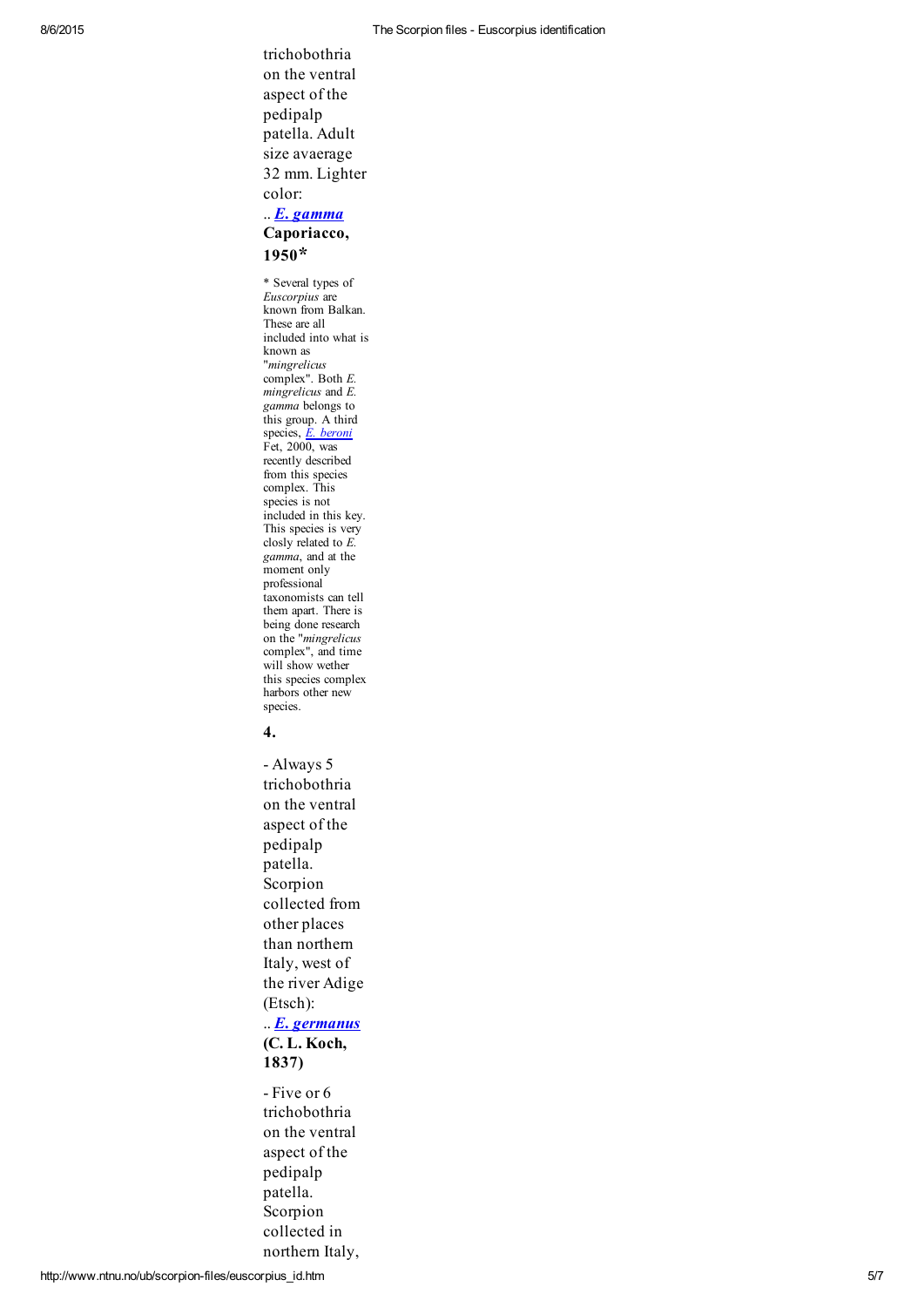west of the river Adige (Etsch): .. E. [alpha](http://www.ub.ntnu.no/scorpion-files/e_alpha.htm) Caporiacco, 1950

### 5.

- Five to six trichobothria ventrally on the chela manus (figure). Usually 10-13 trichobothria on the ventral aspect of the pedipalp patella, and 26 29 on its external aspect. Legs usually light (yellow) colored: .. **E.** [flavicaudis](http://www.ub.ntnu.no/scorpion-files/e_flavicaudis.htm) (DeGeer, 1778)



 Eight to 11trichobothria ventrally on the chela manus (figure). Usually  $11-13$ trichobothria on the ventral aspect of the pedipalp patella, and 26 45 on its external aspect. Legs usually dark colored. Largest Euscorpius with size up to 50 mm: .. **E.** [italicus](http://www.ub.ntnu.no/scorpion-files/e_italicus.htm) (Herbst, 1800)